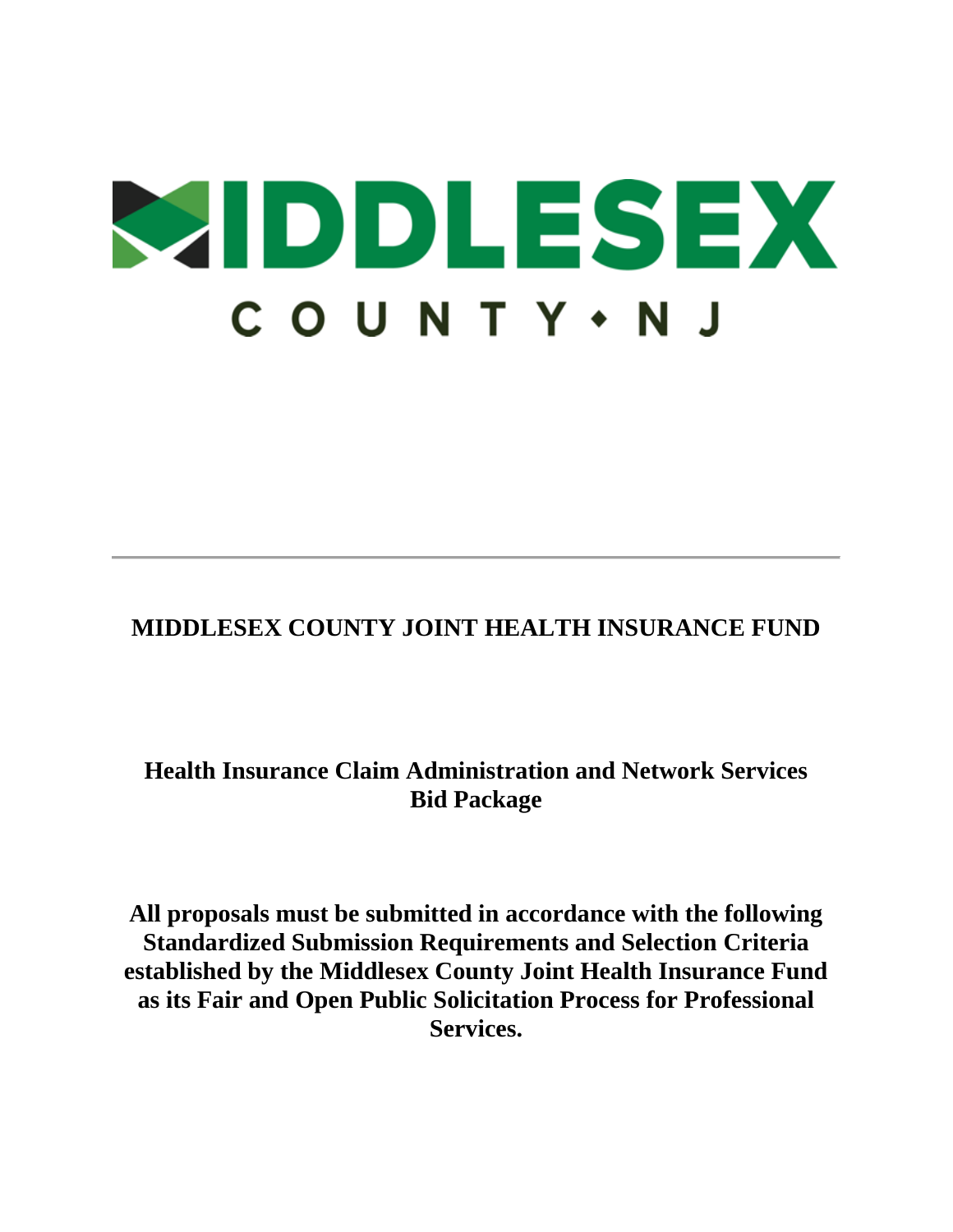# **STANDARDIZED SUBMISSION REQUIREMENTS AND SELECTION CRITERIA**

# **(FAIR AND OPEN PUBLIC SOLICITATION PROCESS FOR PROFESSIONAL SERVICES)**

The Middlesex County Joint Health Insurance Fund is seeking sealed submissions in response to a Public Notice for the Solicitation of Professional Service Agreements.

# **The selection criteria to be used in awarding contracts shall include:**

- 1. The name and qualifications of the individual(s) who will perform the services;
- 2. Experience and reputation in the particular field of endeavor;
- 3. Ability to perform the required services in a timely manner (including familiarity with the subject matter, attendance at meetings, etc.)
- 4. Competitiveness of rates (fees and expenses); and
- 5. Other factors, if determined to be in the best interests of the FUND.

# **Please Note this Additional Requirement**:

Professional services entities shall submit one (1) original and five (5) additional sets of their sealed submission **on or before 12:15 p.m. Tuesday, May 24, 2022**.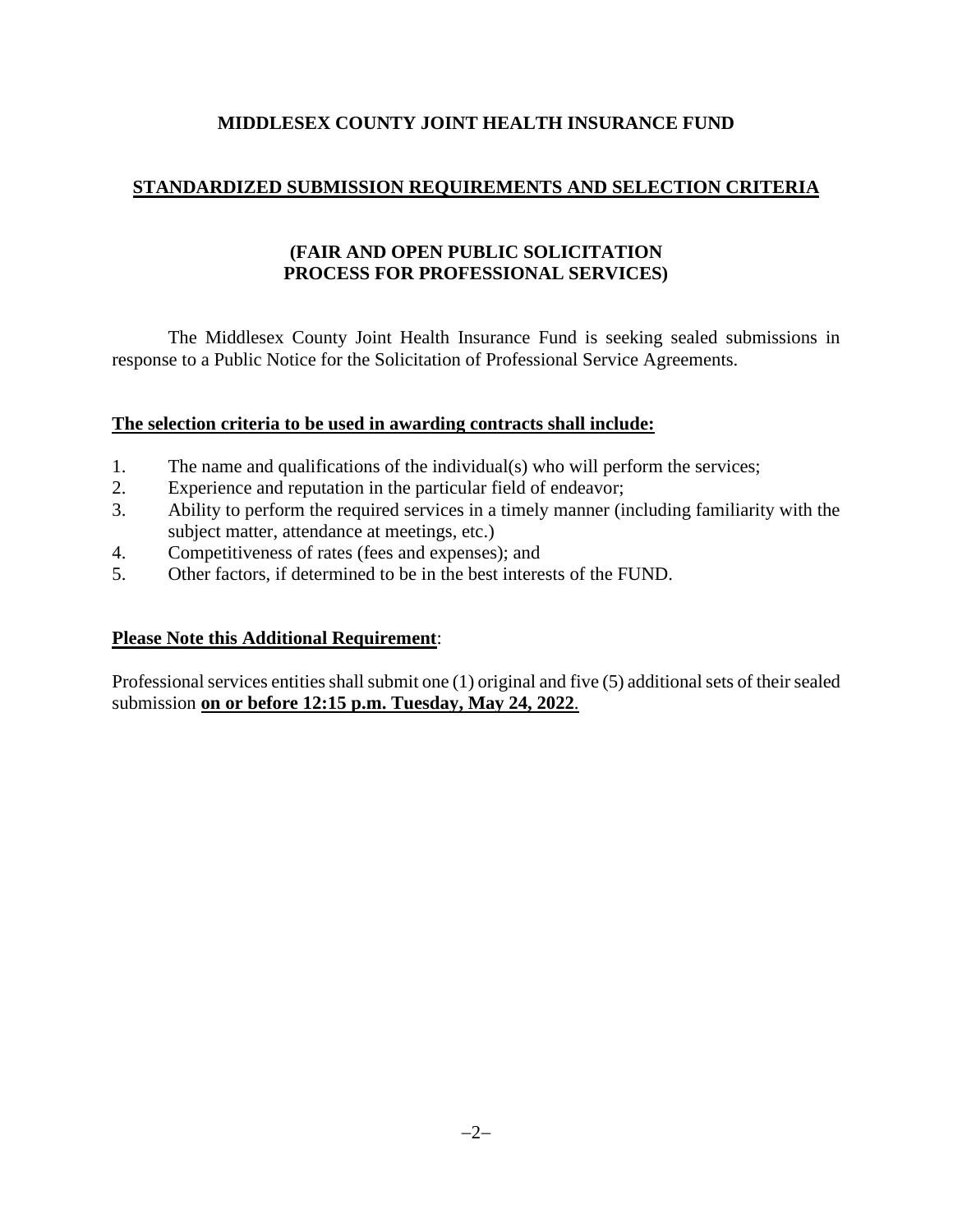# **INFORMATION FOR PROFESSIONAL SERVICES ENTITIES (FAIR AND OPEN PUBLIC SOLICITATION PROCESS)**

# 1.1 **RECEIPT AND OPENING OF SUBMISSIONS**

#### Owner and Project

The Middlesex County Joint Health Insurance Fund (hereinafter called the "FUND") invites submissions for the service(s) mentioned in the Public Notice for Solicitation.

#### Time and Place of Submission Openings

Fund Treasurer and/or his designated representative will receive submissions at the time and place mentioned in the Public Notice for Solicitation, and at such time and place will publicly open and read the name and proposed fee for all the responses received.

#### Submissions Not in Compliance

The FUND may waive any informality or reject any and/or all submissions, in accordance with the *Fair and Open Public Solicitation Process for Professional Service(s)* pursuant to P.L. 2004, c. 19 (*N.J.S.A. 19:44A-20.4, et seq*.)

#### Withdrawing Submissions

Submissions forwarded to the Fund Treasurer and/or his designated representative before the time of opening of submissions may be withdrawn upon written application of the professional services entity who shall be required to produce evidence showing that they are or they represent the principal or principals involved in the submission. Submissions may not be withdrawn within twenty-four (24) hours of the stipulated time of opening of submissions.

#### 1.2 **QUALIFICATIONS OF PROFESSIONAL SERVICES ENTITIES**

#### Individuals Performing Tasks

Name and roles of the individuals who will perform the tasks and descriptions of their education and experience similar to the services contained herein.

#### Past Performance

Documented past performance of same and/or similar service. Description of Abilities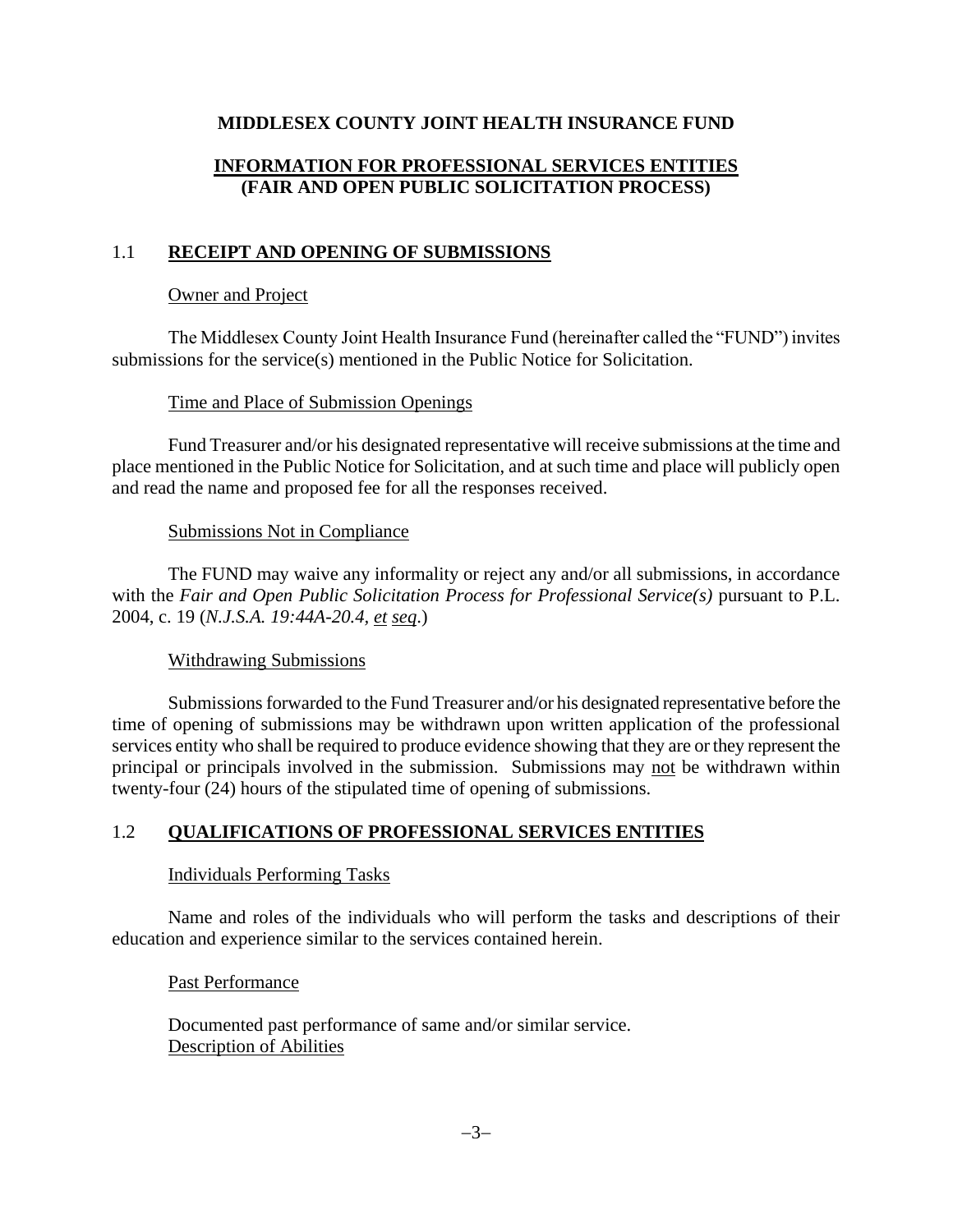Description of ability to provide the services in a timely fashion (including staffing, familiarity and location of key staff).

### Cost Details

Annual rate to be charged, including the hourly rate of each of the individuals who will be performing services, where applicable, any commissions to be paid/received where appropriate, and all expenses.

# 1.3 **PREPARATION OF SUBMISSIONS**

# Completion of Submissions

Each submission must be provided in a succinct letter by hard copy and signed by the professional services entity or principal thereof and shall contain the name, address and telephone number of the professional services entity. All prices and amounts must be written in ink, typewriter, or computer generated hard copies. Proposals will not be accepted by facsimile; an email copy of the entire document including attachments should be sent to Dave Hissey [\(d.hissey@naimc.com\)](mailto:d.hissey@naimc.com) and Lynn Collins (l.collins@naimc.com). Each signatory to the submission must initial all erasures or corrections. Each submission shall be contained in a sealed envelope addressed to the Middlesex County Joint Health Insurance Fund, Joe Pruiti, Office of the County Comptroller, 3rd Floor, County Administration Building, JFK Square, New Brunswick, New Jersey 08901. Said envelope shall specify the Title for which the submission is provided. The submission is to be clearly marked "Sealed Submission Enclosed" and must be delivered at the place and time required or mailed to be received prior to the opening time set in the advertisement. Submissions received after the hour herein named or in unsealed envelopes shall not be considered.

The FUND will not be responsible for submissions forwarded through the United States Mail or any delivery service if lost in transit at any time before submission opening, or if hand-delivered to incorrect location.

The submission shall be accompanied by (1) a Disclosure of Ownership Form; (2) a Mandatory Equal Employment Opportunity Notice Acknowledgment; (3) a copy of the applicable Business Registration Certificate; (4) a Professional Services Entity Information Form; (5) an Insurance Requirement Acknowledgment Form; (6) a submission letter as described above; and (7) an electronic version of the entire response with all attachments. A copy of the complete response including attachments should be emailed to both Dave Hissey [\(d.hissey@naimc.com\)](mailto:d.hissey@naimc.com) and Lynn Collins (l.collins@naimc.com).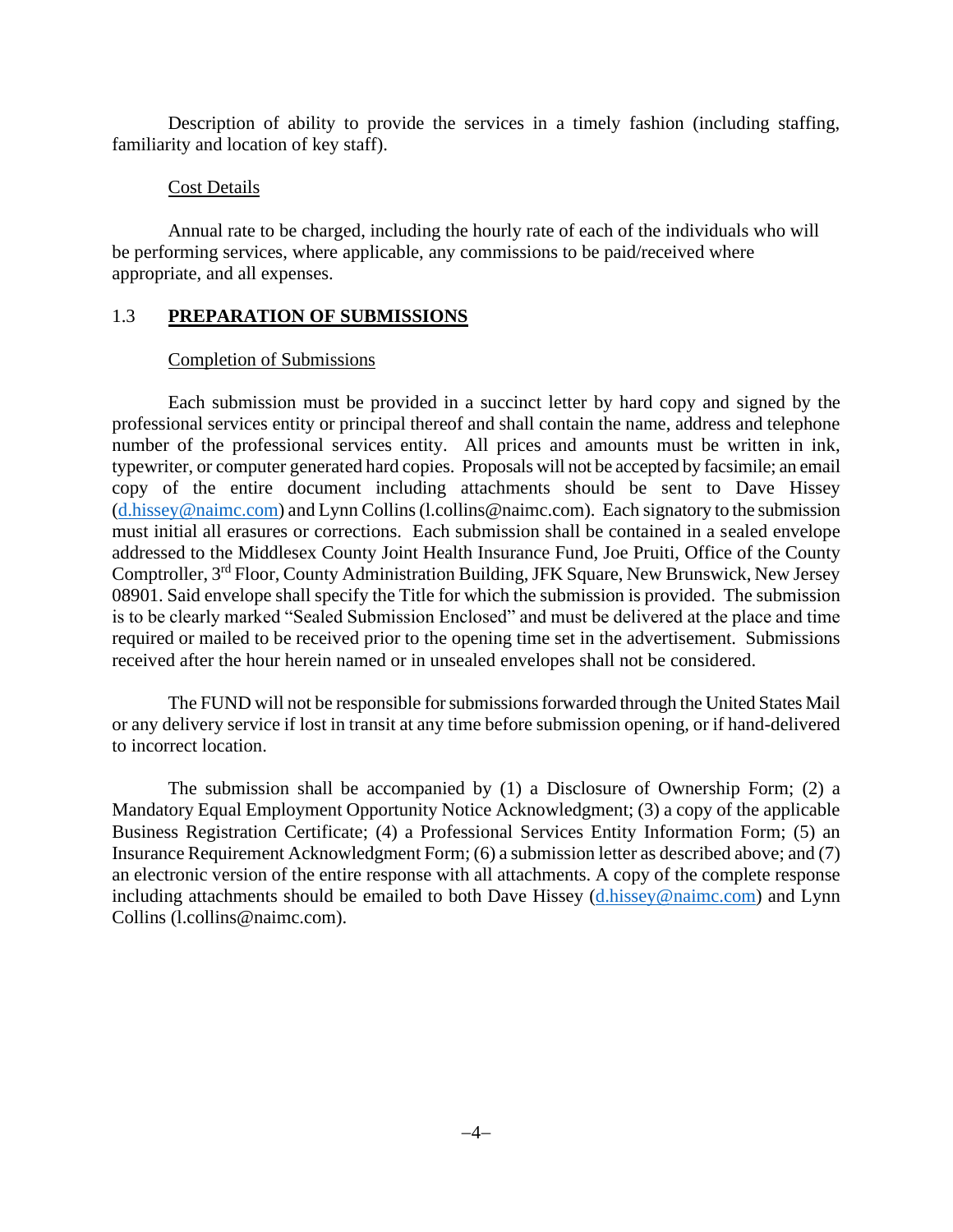#### Errors in Submissions

If applicable, in the event there is a discrepancy between the unit prices and the extended totals, the unit prices shall govern or if between the correct sum or the extended totals and the total submission submitted, the correct sum shall govern. Amounts written in words shall govern over the amounts written in numerals.

# 1.4 **TIME FOR AWARD OF CONTRACT**

The contracting unit shall award the contract or reject all submissions within such time as may be specified in the invitation for submission, but in no case more than sixty (60) days, except that the submissions of any professional services entities who consent thereto may, at the request of the contracting unit, be held for consideration for such longer period as may be agreed.

The award of the contract for this service will not be made unless the Fund Treasurer has certified the necessary funds.

# 1.5 **MODIFICATIONS OF SUBMISSIONS**

Any professional services entity may modify its submission by mail, courier or hand delivery at any time prior to the scheduled closing time for receipt of submissions. The FUND, prior to the closing time, must receive such communication. The communication should not reveal the submission price but should provide the addition to or subtraction from or other modification so that the FUND will not know the final price(s) or term(s) until the sealed submission is opened.

#### 1.6 **REJECTION OF SUBMISSION**

#### Multiple Submissions Not Allowed

More than one submission from an individual, a firm or partnership, a corporation or association of principals under the same or different names shall not be considered.

#### Right to Reject Submissions

The right is reserved to reject any or all submissions in whole or in part if not in compliance with the standardized submission requirements.

Right to Waive Informalities Reserved

The FUND expressly reserves the right to waive any informality in any submission, and to accept the submission, which in the FUND's judgment serves its best interests.

#### 1.7 **PROFESSIONAL SERVICES ENTITY REFERRED TO LAWS**

The attention of the professional services entity is especially directed to the provisions of Federal, State, County and Local Government statutes and regulations that may apply to the work.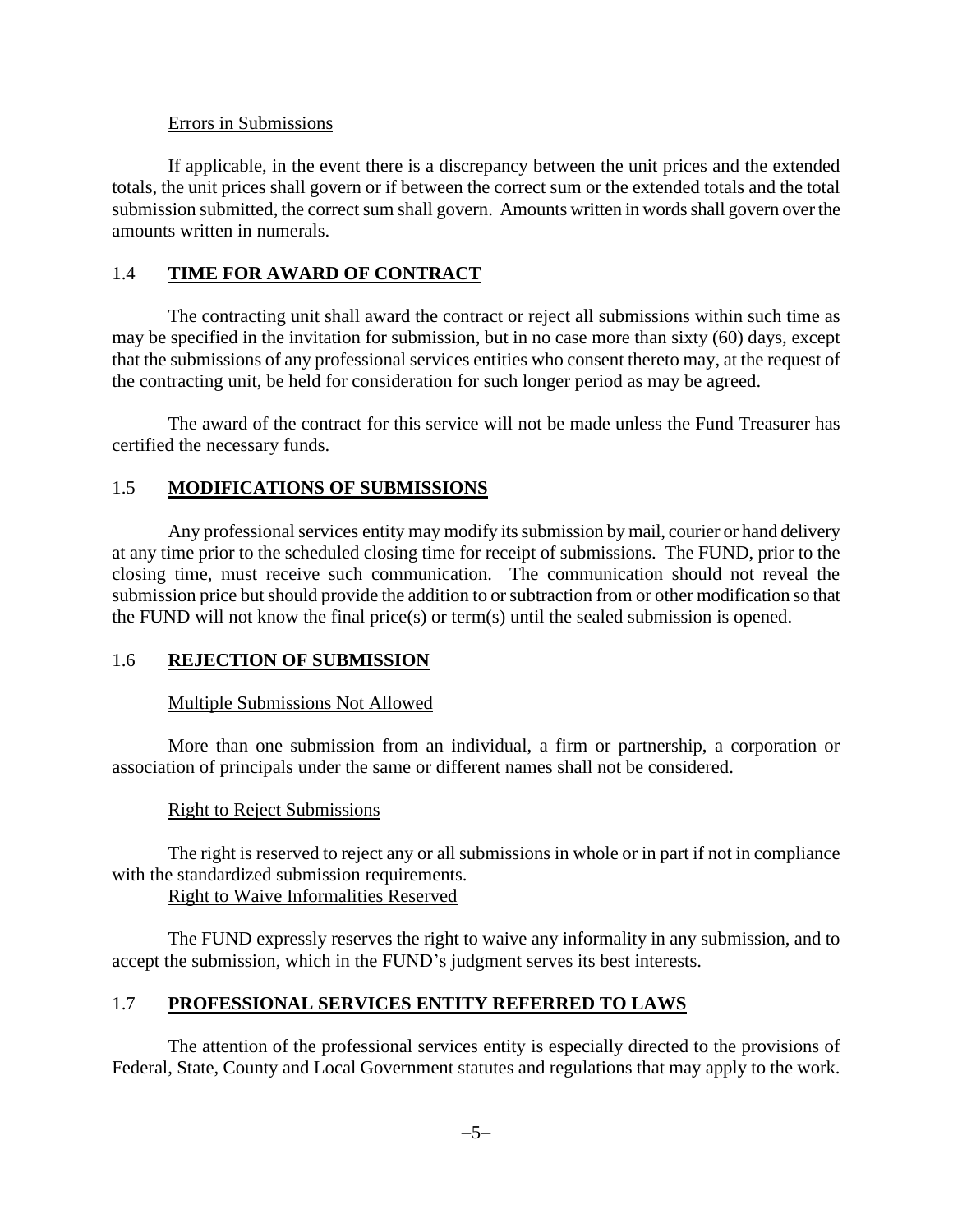#### 1.8 **PAYMENT**

Checks are processed by the FUND approximately once a month. It is necessary that approved signed vouchers be accompanied by an invoice and be submitted a least two weeks in advance of the payment date.

#### 1.9 **TRANSITIONAL PERIOD**

In the event that a new contract has not been awarded prior to the contract expiration date, it shall be incumbent upon the professional services entity to continue the contract under the same terms and conditions until a new contract(s) can be complete operational. At no time shall this transition period extend more than ninety (90) days beyond the expiration date of the contract.

#### 1.10 **FACSIMILE DOCUMENTS PROVIDED IN A SUBMISSION**

Under no circumstances, on submission documents requiring authorized signatures, will the FUND accept documents provided through facsimile machines.

# 1.11 **CONTRACT COMPLIANCE AND EQUAL EMPLOYMENT OPPORTUNITY IN PUBLIC CONTRACTS**

Professional services entities are required to comply with the requirements of *N.J.S.A. 10:5- 31, et seq*. and *N.J.A.C. 17:27, et seq*.

#### 1.12 **GENERAL REQUIREMENTS/INFORMATION**

The professional services entity shall guarantee any or all material and services supplied under these specifications. Defective or inferior items shall be replaced at the expense of the professional services entity.

It is understood by the professional services entity that this submission is provided on the basis of standardized submission requirements prepared by the FUND and the fact that any professional services entity is not familiar with these standardized submission requirements or conditions will not be accepted as an excuse.

#### NO MINIMUM PAYMENT IS IMPLIED OR GUARANTEED.

The FUND reserves the right to cancel any contract entered into upon thirty (30) days written notice.

This solicitation is for a three (3) year contract for services from January 1, 2023 through December 31, 2025.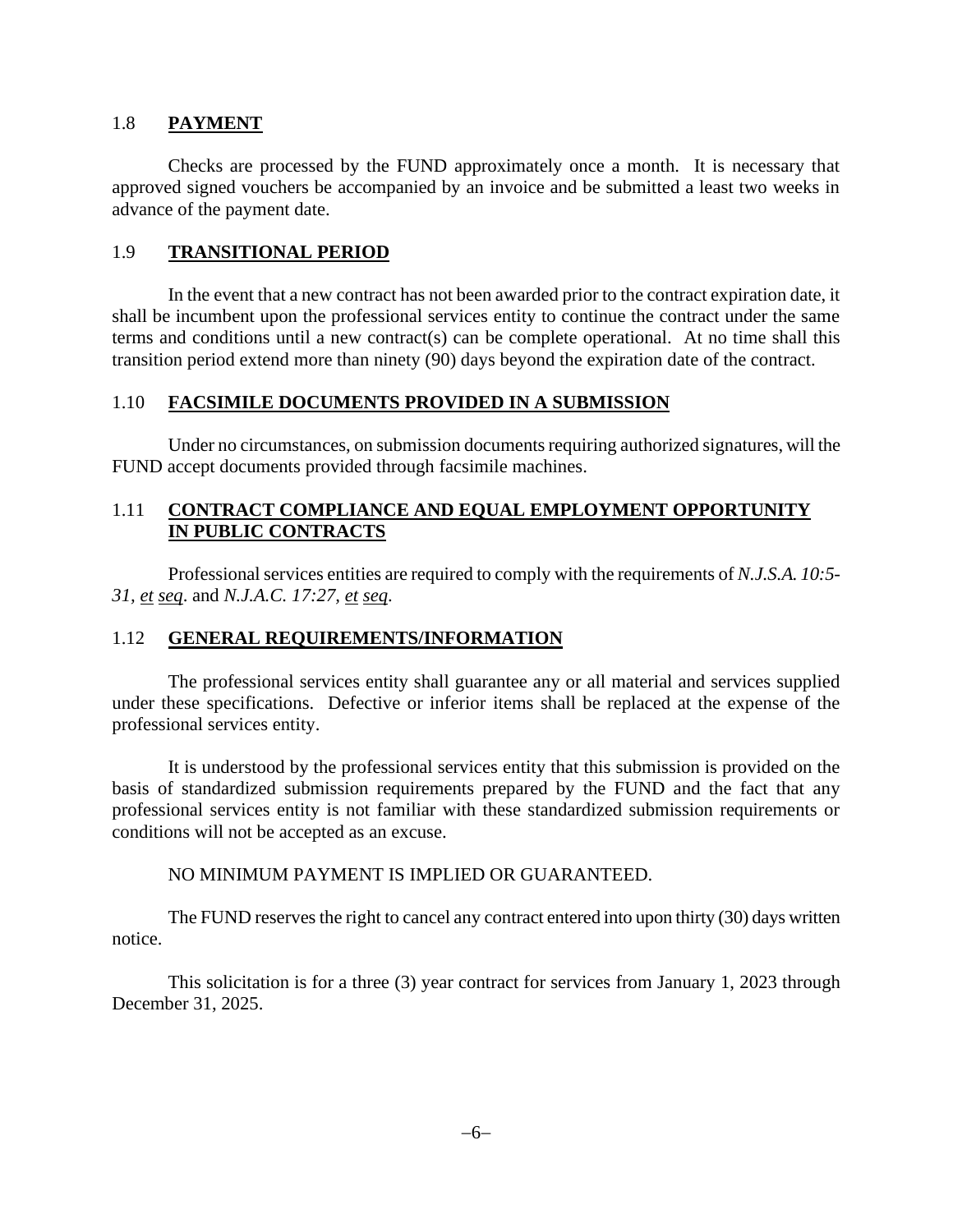# **CHECKLIST**

#### PROFESSIONAL SERVICE TITLE:

(Insert Title)

# **SUBMISSION DATE**: **Tuesday, May 24, 2022 no later than 12:15 p.m.**

*The following items, as indicated below (X), shall be provided with the receipt of sealed submissions:*

| 1. |                                                                                 |
|----|---------------------------------------------------------------------------------|
| 2. | Mandatory Equal Employment Opportunity Notice Acknowledgment                    |
| 3. | Copy of your <b>Business Registration Certificate</b> as issued by the State of |
| 4. |                                                                                 |
| 5. |                                                                                 |
| 6. |                                                                                 |
| 7. |                                                                                 |
| 8. | Attachments A through D identified in the Request for Proposal document         |
|    |                                                                                 |

#### **REMINDER**

**Please submit one (1) original, five (5) additional sets of the sealed submission and an electronic version of the entire response including all attachments.** A copy of the complete response including attachments should be emailed to both Dave Hissey [\(d.hissey@naimc.com\)](mailto:d.hissey@naimc.com) and Lynn Collins [\(l.collins@naimc.com\)](mailto:l.collins@naimc.com).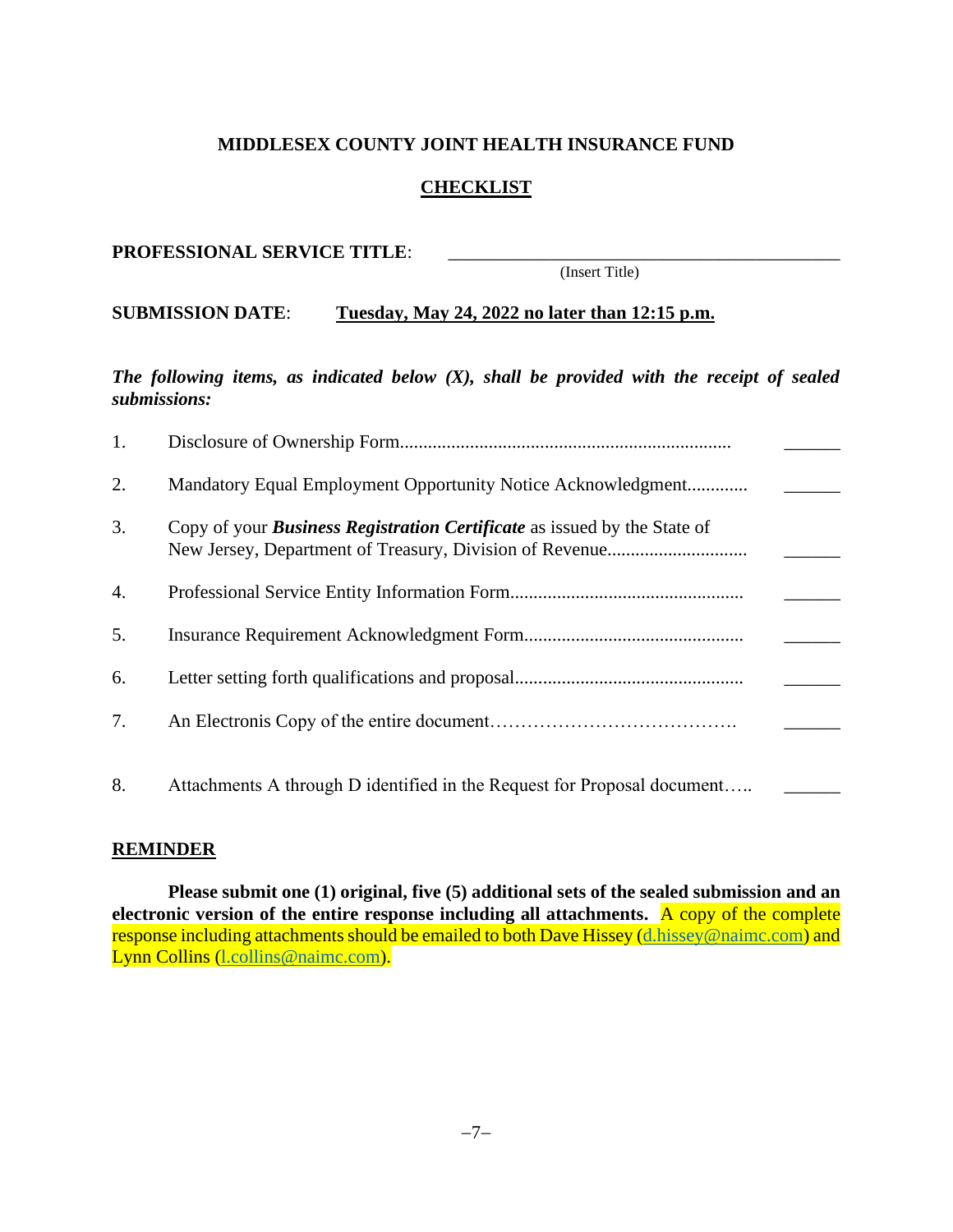#### **DISCLOSURE OF OWNERSHIP**

*N.J.S.A. 52:25-24.2* reads in part that "no corporation or partnership shall be awarded any contract by the State, County, Municipality or School District, or any subsidiary or agency thereof, unless prior to the receipt of the submission of the corporation or partnership, there is provided to the public contracting unit a statement setting forth the names and addresses of all individuals who own 10% or more of the stock or interest in the corporation or partnership".

- 1. If the professional service entity is a *partnership*, then the statement shall set forth the names and addresses of all partners who own a 10% or greater interest in the partnership.
- 2. If the professional service entity is a *corporation*, then the statement shall set forth the names and addresses of all stockholders in the corporation who own 10% or more of its stock of any class.
- 3. If a corporation owns all or part of the stock of the corporation or partnership providing the submission, then the statement shall include a list of the stockholders who own 10% or more of the stock of any class of that corporation.
- 4. If the professional service entity is other than a corporation or partnership, the contractor shall indicate the form of ownership as listed below.

#### **COMPLETE ONE OF THE FOLLOWING STATEMENTS**:

**I. Stockholders or Partners owning 10% or more of the company providing the submission**:

|         | NAME:                                                                                | <b>ADDRESS:</b> |                                                                                                   |
|---------|--------------------------------------------------------------------------------------|-----------------|---------------------------------------------------------------------------------------------------|
|         |                                                                                      |                 |                                                                                                   |
|         |                                                                                      |                 |                                                                                                   |
|         |                                                                                      |                 |                                                                                                   |
|         |                                                                                      |                 | DATE:                                                                                             |
| $\Pi$ . | No Stockholder or Partner owns 10% or more of the company providing this submission: |                 |                                                                                                   |
|         |                                                                                      |                 |                                                                                                   |
| III.    | Submission is being provided by an individual who operates as a sole proprietorship: |                 |                                                                                                   |
|         |                                                                                      |                 |                                                                                                   |
| IV.     | following):                                                                          |                 | Submission is being provided by a corporation or partnership that operates as a (check one of the |
|         | <b>Limited Partnership</b>                                                           |                 | <b>Example 2</b> Limited Liability Corporation                                                    |
|         | <b>Example 2</b> Limited Liability Partnership                                       |                 | _____________________ Subchapter S Corporation                                                    |
|         |                                                                                      |                 |                                                                                                   |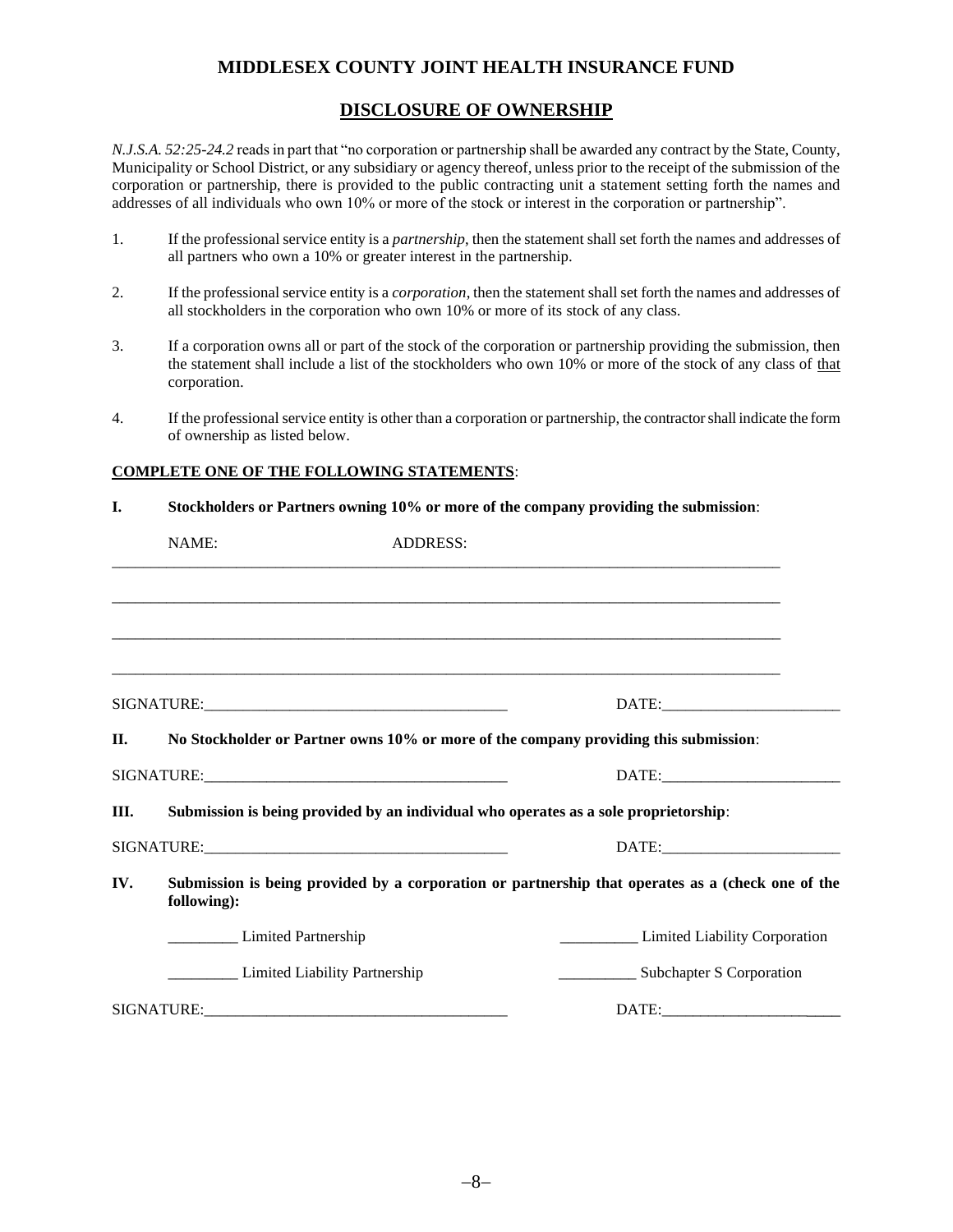# **MANDATORY EQUAL EMPLOYMENT OPPORTUNITY NOTICE (***N.J.S.A. 10:5-31 et seq***. and** *N.J.A.C. 17:27 et seq***.)**

### **GOODS, PROFESSIONAL SERVICES AND GENERAL SERVICE CONTRACTS**

This form is a summary of the successful professional service entity's requirement to comply with the requirements of *N.J.S.A. 10:5-31 et seq*. and *N.J.A.C. 17:27 et seq*.

The successful professional service entity shall submit to the FUND after notification of award but prior to execution of this contract, one of the following three documents as forms of evidence:

(a) A photocopy of a valid letter that the vendor is operating under an existing Federally approved or sanctioned affirmative action program (good for one year from the date of the letter);

#### OR

(b) A photocopy of a Certificate of Employee Information Report approval, issued in accordance with *N.J.A.C.. 17:27-1.1 et seq*.;

#### OR

(c) A photocopy of an Employee Information Report (Form AA302) provided by the Division of Contact Compliance and distributed to the FUND to be completed by the vendor in accordance with *N.J.A.C.. 17:27-1.1 et seq*.

The successful professional service entity may obtain the Employee Information Report (AA302) from the FUND during normal business hours.

The successful professional service entities must submit the white and canary copies of the AA302 (Employee Information Report) to the Division of Contract Compliance and Equal Employment Opportunity in Public Contracts Division. The pink *Public Agency* copy is submitted to the FUND, and the gold *Vendor* copy is retained by the professional service entity.

The undersigned professional service entity certifies that he/she is aware of the commitment to comply with the requirements of *N.J.S.A. 10:5-31 et seq*. and *N.J.A.C..17:27 et seq*. and agrees to furnish the required forms of evidence.

The undersigned professional service entity further understands that his/her submission shall be rejected as non-responsive if said professional service entity fails to comply with the requirements of *N.J.S.A. 10:5-.31 et seq*. and *N.J.A.C.17:27 et seq*.

| <b>COMPANY:</b> |                    |
|-----------------|--------------------|
| SIGNATURE:      | <b>PRINT NAME:</b> |
| TITLE:          | DATE:              |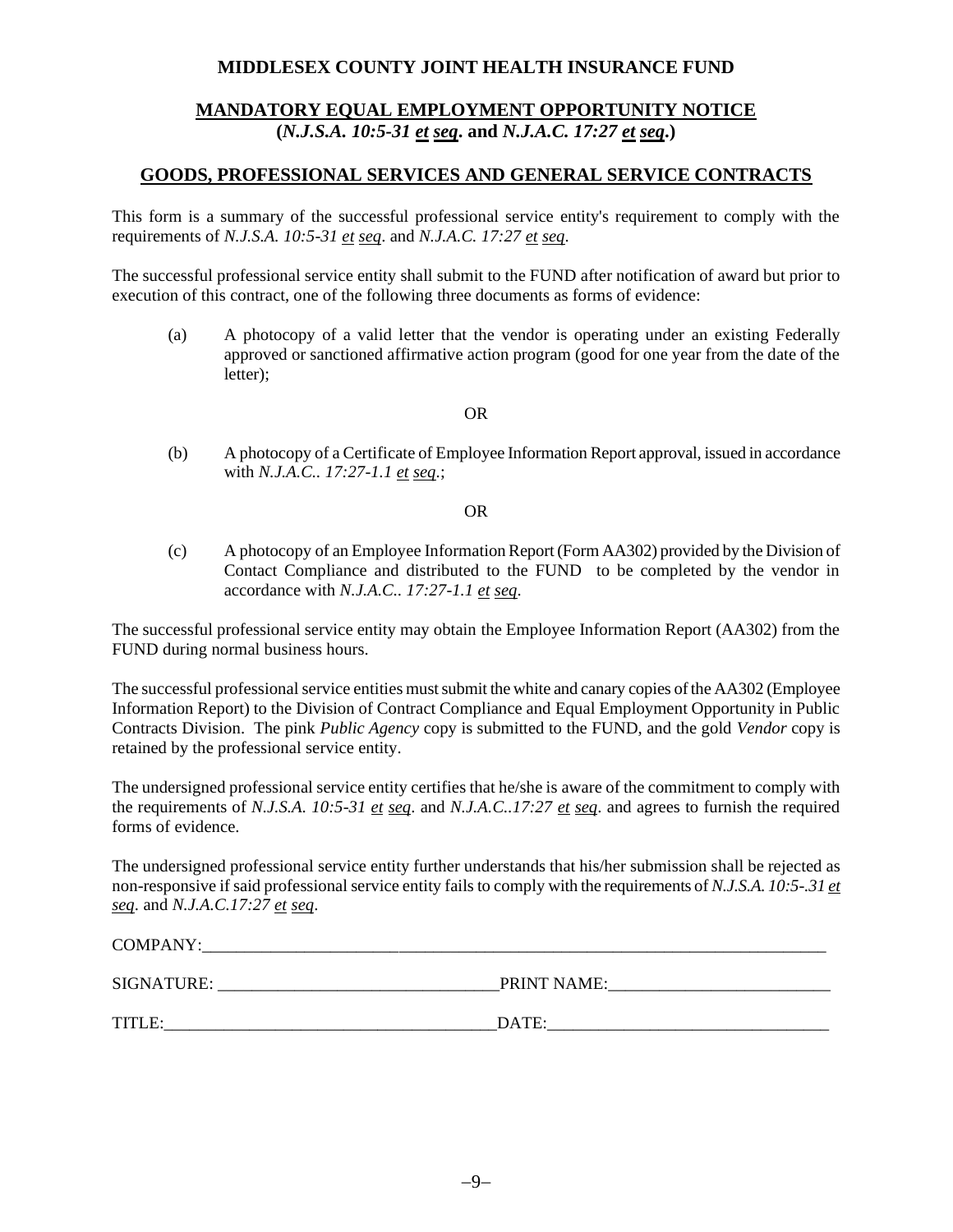#### **EXHIBIT A**

#### **MANDATORY EQUAL EMPLOYMENT OPPORTUNITY LANGUAGE** *N.J.S.A. 10:5-31 et seq***. and** *N.J.A.C. 17:27 et seq***. GOODS, PROFESSIONAL SERVICES AND GENERAL SERVICE CONTRACTS**

During the performance of this contract, the contractor agrees as follows:

The contractor or subcontractor, where applicable, will not discriminate against any employee or applicant for employment because of age, race, creed, color, national origin, ancestry, marital status, affectional or sexual orientation, or sex. Except with respect to affectional or sexual orientation, the contractor will take affirmative action to ensure that such applicants are recruited and employed, and that employees are treated during employment, without regard to their age, race creed, color, national origin, ancestry, marital status, affectional or sexual orientation, or sex. Such action shall include, but not be limited to the following: employment, upgrading, demotion or transfer; recruitment or recruitment advertising, layoff or termination; rates of pay or other terms of compensation; and selection for training, including apprenticeship. The contractor agrees to post in conspicuous places, available to employees and applicants for employment, notices to be provided by the Public Agency Compliance Officer setting forth provisions of this non-discrimination clause.

The contractor or subcontractor, where applicable will, in all solicitations or advertisements for employees placed by or on behalf of the contractor, state that all qualified applicants will receive consideration for employment without regard to age, race, creed, color, national origin, ancestry, marital status, affectional or sexual orientation or sex.

The contractor or subcontractor, where applicable, will send to each labor union or representative or workers with which it has a collective bargaining agreement or other contract or understanding, a notice, to be provided by the agency contracting officer advising the labor union or workers' representative of the contractor's commitments under this act and shall post copies of the notice in conspicuous places available to employees and applicants for employment.

The contractor or subcontractor, where applicable, agrees to comply with any regulations promulgated by the Treasurer pursuant to *N.J.S.A. 10:6-31, et seq.*, as amended and supplemented from time to time and the Americans with Disabilities Act.

The contractor or subcontractor agrees to attempt in good faith to employ minority and female workers consistent with the applicable county employment goals established in accordance with *N.J.A.C. 17:27-5.2* or a binding determination of the applicable county employment goals determined by the Division, pursuant to *N.J.A.C. 17:27-5.2*.

The contractor or subcontractor agrees to inform in writing its appropriate recruitment agencies including, but not limited to, employment agencies, placement bureaus, colleges, universities, labor unions, that it does not discriminate on the basis of age, race, creed, color, national origin, ancestry, marital status, affectional or sexual orientation, or sex, and that it will discontinue the use of any recruitment agency which engages in direct or indirect discriminatory practices.

The contractor or subcontractor agrees to revise any of its testing procedures, if necessary, to assure that all personnel testing conforms with the principles of job-related testing, as established by the statutes and court decisions of the State of New Jersey and as established by applicable Federal law and applicable Federal Court decisions.

In conforming with applicable employment goals, the contractor or subcontractor agrees to review all procedures relating to transfer, upgrading, downgrading and layoff to ensure that all such actions are taken without regard to age, race, creed, color, national origin, ancestry, marital status, affectional or sexual orientation, or sex, consistent with the statutes and court decisions of the State of New Jersey, and applicable Federal law and applicable Federal court decisions.

The contractor shall submit to the public agency, after notification of award but prior to the execution of a goods and services contract, one of the following three documents:

> Letter of Federal Affirmative Action Plan Approval Certificate of Employee Information Report Employee Information Report Form AA302

The contractor and its subcontractor shall furnish such reports or other documents to the Division of Contract Compliance  $& EEO$  as may be requested by the Division from time to time in order to carry out the purposes of these regulations, the public agencies shall furnish such information as may be requested by the Division of Contract Compliance  $& \text{EEO}$  for conducting a compliance investigation pursuant to Subchapter 10 of the Administrative Code at *N.J.A.C. 17-27*.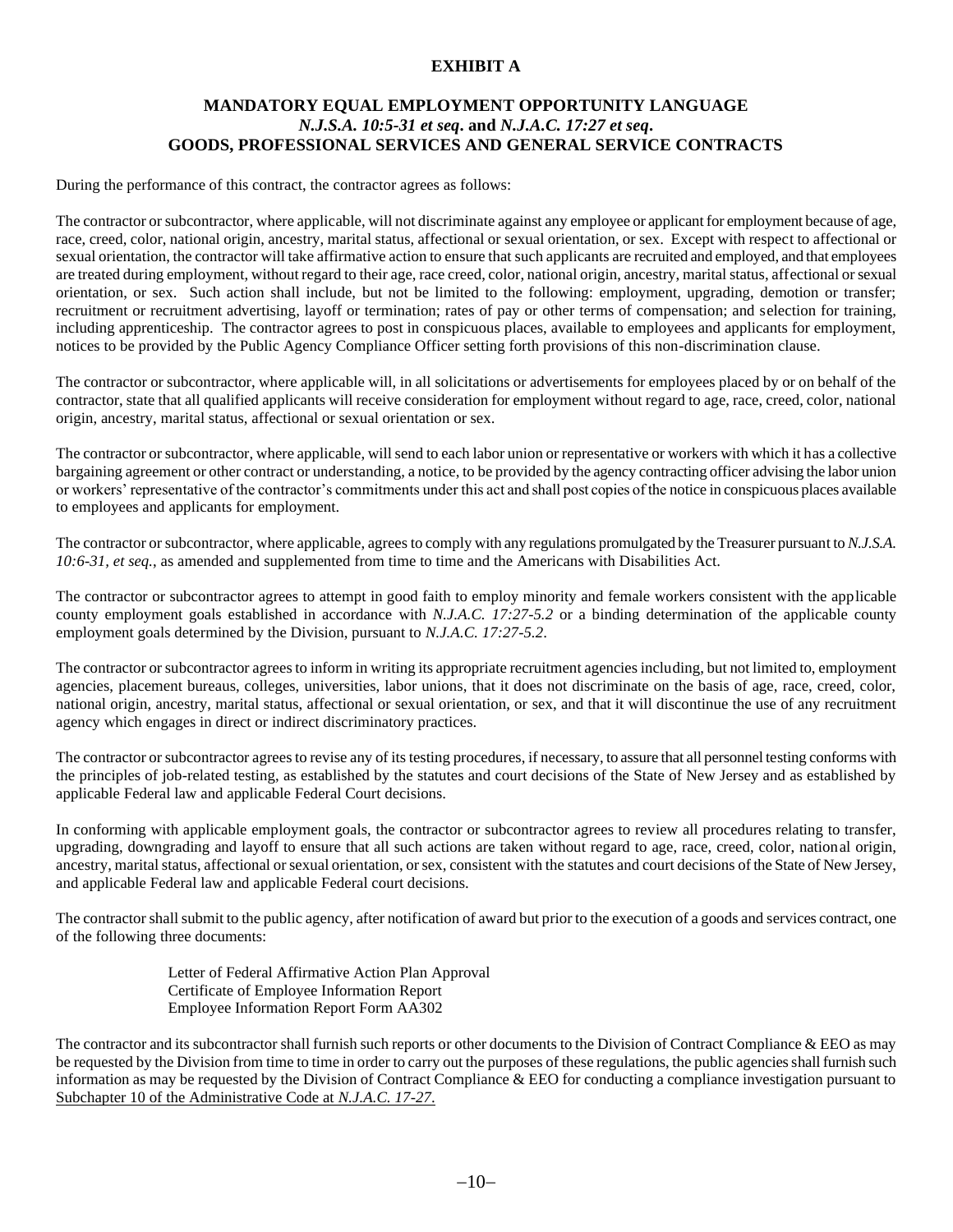# **AMERICANS WITH DISABILITIES ACT OF 1990 EQUAL OPPORTUNITY FOR INDIVIDUALS WITH DISABILITY**

The CONTRACTOR and MIDDLESEX COUNTY JOINT HEALTH INSURANCE FUND (herein referred to as the FUND) do hereby agree that the provisions of Title 11 of the Americans With Disabilities Act of 1990 (the Act") (42 U.S.C. §12101 et seq.), which prohibits discrimination on the basis of disability by public entities in all services, programs and activities provided or made available by public entities, and the rules and regulations promulgated pursuant thereunto, are made a part of this contract. In providing any aid, benefit, or service on behalf of the FUND pursuant to this contract, the CONTRACTOR agrees that the performance shall be in strict compliance with the Act. In the event the CONTRACTOR, its agents, servants, employees, or subcontractors violate or are alleged to have violated the Act during the performance of this contract, the CONTRACTOR shall defend the FUND in any action or administrative proceeding commenced pursuant to this Act. The CONTRACTOR shall indemnify, protect, and save harmless the FUND, its agents, servants, and employees from and against any and all suits, claims, losses, demands, or damages of whatever kind or nature arising out of or claimed to arise out of the alleged violation. The CONTRACTOR shall, at its own expense, appear, defend, and pay any and all charges for legal services and any and all costs and other expenses arising from such action or administrative proceeding or incurred in connection therewith. In any and all complaints brought pursuant to the FUND's grievance procedure, the CONTRACTOR agrees to abide by any decision of the FUND, which is rendered pursuant to, said grievance procedure. If any action or administrative proceeding results in an award of damages against the FUND or if the FUND incurs any expense to cure a violation of the ADA which has been brought pursuant to its grievance procedure, the CONTRACTOR shall satisfy and discharge the same at its own expense.

The FUND shall, as soon as practicable after a claim has been made against it, give written notice thereof to the CONTRACTOR along with full and complete particulars of the claim. If any action or administrative proceeding is brought against the FUND or any of its agents, servants, and employees, the FUND shall expeditiously forward or have forwarded to the CONTRACTOR every demand, complaint, notice, summons, pleading, or other process received by the FUND or its representatives.

It is expressly agreed and understood that any approval by the FUND of the services provided by the CONTRACTOR pursuant to this contract will not relieve the CONTRACTOR of the obligation to comply with the Act and to defend, indemnify, protect, and save harmless the FUND pursuant to this paragraph.

It is further agreed and understood that the FUND assumes no obligation to indemnify or save harmless the CONTRACTOR, its agents, servants, employees and subcontractors for any claim which may arise out of their performance of this Agreement. Furthermore, the CONTRACTOR expressly understands and agrees that the provisions of this indemnification clause shall in no way limit the CONTRACTOR's obligations assumed in this Agreement, nor shall they be construed to relieve the CONTRACTOR from any liability, nor preclude the FUND from taking any other actions available to it under any other provisions of this Agreement or otherwise at law.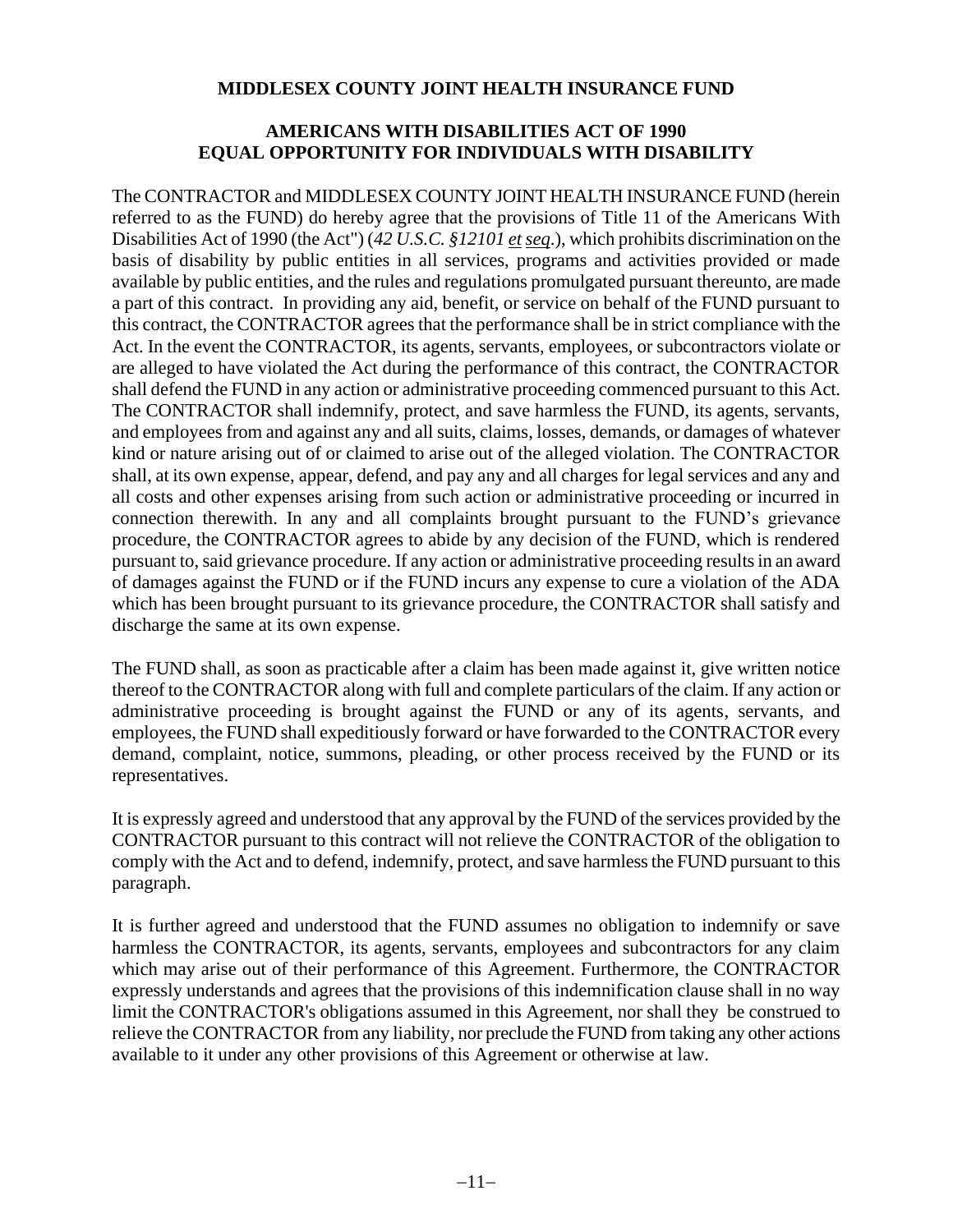# **ATTENTION ALL PROFESSIONAL SERVICE ENTITIES**

Pursuant to the Business Registration of Contractors with Government Agencies Law, all business organizations that do business with a local contracting agency within the State of New Jersey (i.e. Middlesex County Joint Health Insurance Fund) are required to be registered with the State of New Jersey, Department of Treasury, Division of Revenue, and provide proof of that registration to the contracting agency before the contracting agency may enter into a contract with the business.

A "Business Organization" means an individual, partnership, association, joint stock company, trust, corporation or other legal business entity a successor thereof.

The law provides that: A copy of the Business Registration Certificate issued by the NJ Department of Treasury, Division of Revenue, shall be provided at the time any submission is received; failure to do so is a fatal defect that cannot be cured. This law covers construction as well as non-construction submissions.

Goods & Services Contracts (including purchase orders):

*N.J.S.A. 52:32-44* imposes the following requirements on contractors and all subcontractors that knowingly provide goods or perform services for a contractor fulfilling this contract:

- 1) The contractor shall provide written notice to its subcontractors and suppliers to submit proof of business registration to the contractor;
- 2) Prior to receipt of final payment from a contracting agency, a contractor must submit to the contracting agency an accurate list of all subcontractors or attest that none were used;
- 3) During the term of this contract, the contractor and its affiliates shall collect and remit, and shall notify all subcontractors and their affiliates, that they must collect and remit to the Director, New Jersey Division of Taxation, the use tax due pursuant to the Sales and Use Tax Act, (*N.J.S.A 54:32B-1 et seq*.) on all sales of tangible personal property delivered into this State.

A contractor, subcontractor or supplier who fails to provide proof of business registration or provides false business registration information shall be liable to a penalty of \$25 for each day of violation, not to exceed \$50,000 for each business registration not proper1y provided or maintained under a contract with a contracting agency.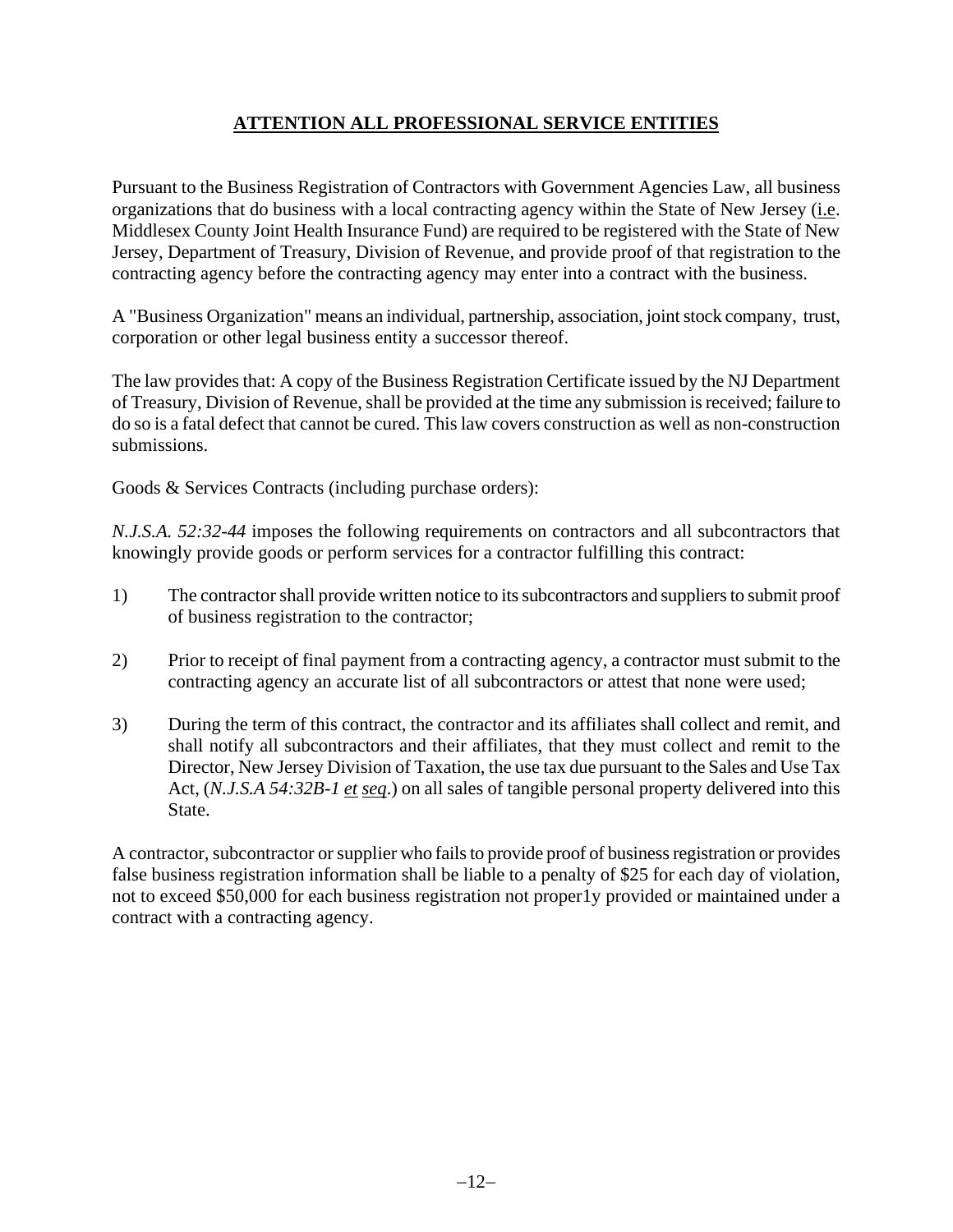# **PROFESSIONAL SERVICE ENTITY INFORMATION FORM**

|                                                       | If the Professional Service Entity is an <i>INDIVIDUAL</i> , sign name and give the following information:            |  |
|-------------------------------------------------------|-----------------------------------------------------------------------------------------------------------------------|--|
| Name:                                                 |                                                                                                                       |  |
| Address:                                              | <u> 1980 - Jan Alexandri, fransk politik (d. 1980)</u>                                                                |  |
|                                                       |                                                                                                                       |  |
| Fax No.:                                              |                                                                                                                       |  |
| If individual has a TRADE NAME, give such trade name: |                                                                                                                       |  |
|                                                       |                                                                                                                       |  |
|                                                       |                                                                                                                       |  |
|                                                       | If the Professional Service Entity is a <i>PARTNERSHIP</i> , give the following information:                          |  |
| Name of Partners:                                     | <u> 2000 - Jan James James James James James James James James James James James James James James James James J</u>  |  |
|                                                       |                                                                                                                       |  |
| Address:                                              | <u> 1989 - Johann Stoff, deutscher Stoffen und der Stoffen und der Stoffen und der Stoffen und der Stoffen und de</u> |  |
|                                                       |                                                                                                                       |  |
| Fax No.:                                              |                                                                                                                       |  |
|                                                       |                                                                                                                       |  |
|                                                       |                                                                                                                       |  |
|                                                       |                                                                                                                       |  |
|                                                       | If the Professional Service Entity is INCORPORATED, give the following information:                                   |  |
|                                                       |                                                                                                                       |  |
|                                                       |                                                                                                                       |  |
|                                                       |                                                                                                                       |  |
| Fax No.:                                              |                                                                                                                       |  |
|                                                       | Name of agent in charge of said office upon whom notice may be legally served:                                        |  |
|                                                       | Name of Corporation:                                                                                                  |  |
|                                                       | By: $\qquad \qquad$                                                                                                   |  |
|                                                       |                                                                                                                       |  |